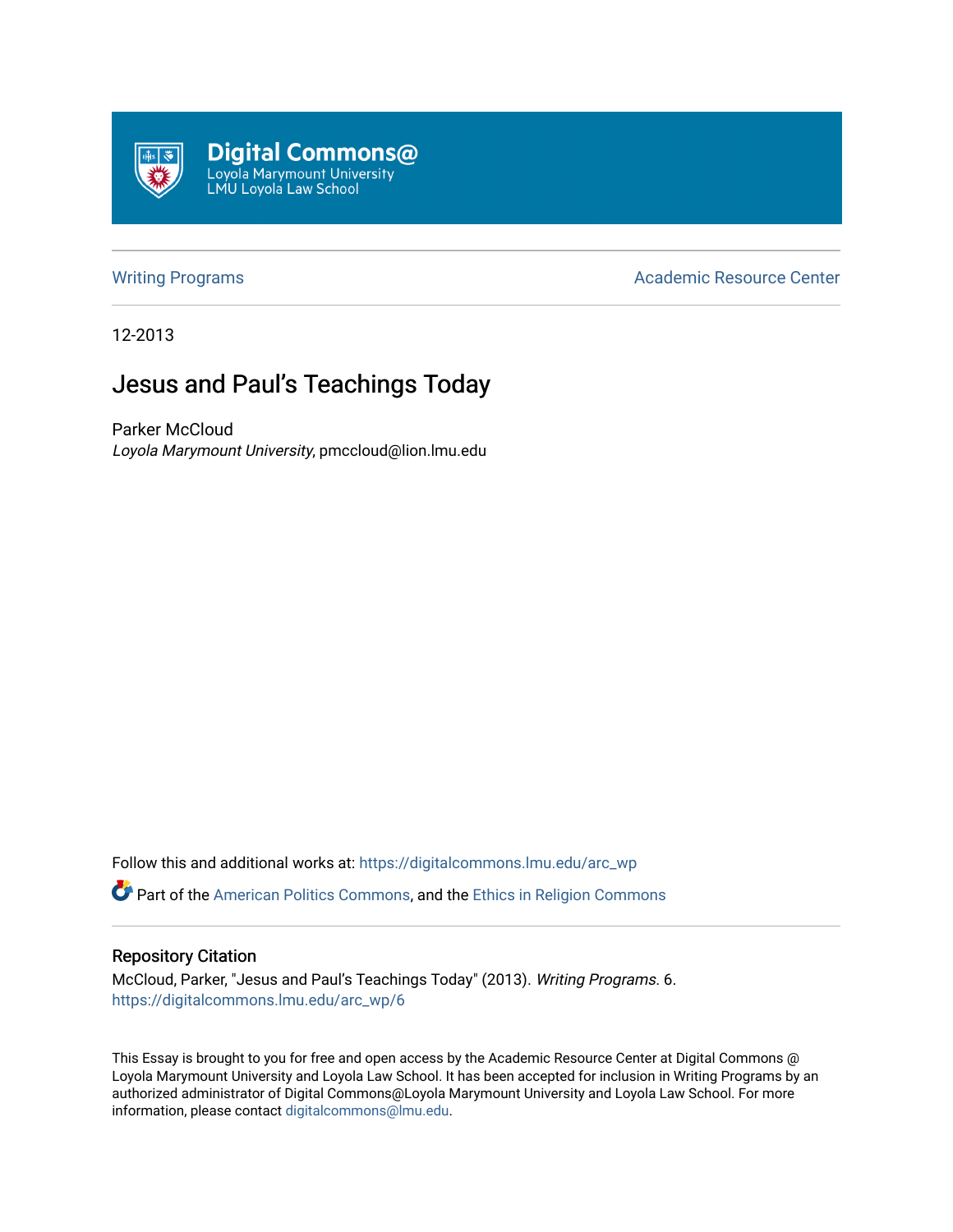#### Parker McCloud

### Jesus and Paul's Teachings Today

 The ideal relationship between faith and politics in the New Testament is outlined in the teachings of Jesus Christ and his apostle Paul. In the Christian religion, Jesus of Nazareth is the son of God, and comes to Earth to sacrifice himself for the sins of all people. Paul was an avid follower of Judaism, but later became a key figure in Christianity. These two teachers were expressing their ideals during a time of Roman occupation. From this occupation sprouted Christian dogma on how one should interact within the political sphere of the land. It is true that the ruling power in the nation was foreign, but the teachings of early Christianity apply to many situations of the political spectrum. Both Jesus and Paul's teachings now influence how modern American Christians treat other citizens and express their morals through their government.

 Dating all the way back to Christianity's Judaic beginnings, "loving thy neighbor" has become a virtually universal Christian endorsement. Originally this idea was meant to only apply to the people of the Jewish community. One of Christianity's trade mark themes is expanding the covenant of the Old Testament to include all peoples. Jesus Christ was a master at this inclusionary expansion. His preferable medium was the parable. In this case Jesus tells the Good Samaritan parable which illustrates how one must show love to all people. In reply Jesus said: "A man was going down from Jerusalem to Jericho, when he was attacked by robbers. They stripped him of his clothes, beat him and went away, leaving him half dead. A priest happened to be going down the same road, and when he saw the man, he passed by on the other side. The story goes as such, **"** So too, a Levite, when he came to the place and saw him, passed by on the other side. But a Samaritan, as he traveled, came where the man was; and when he saw him, he took pity on him. He went to him and bandaged his wounds, pouring on oil and wine. Then he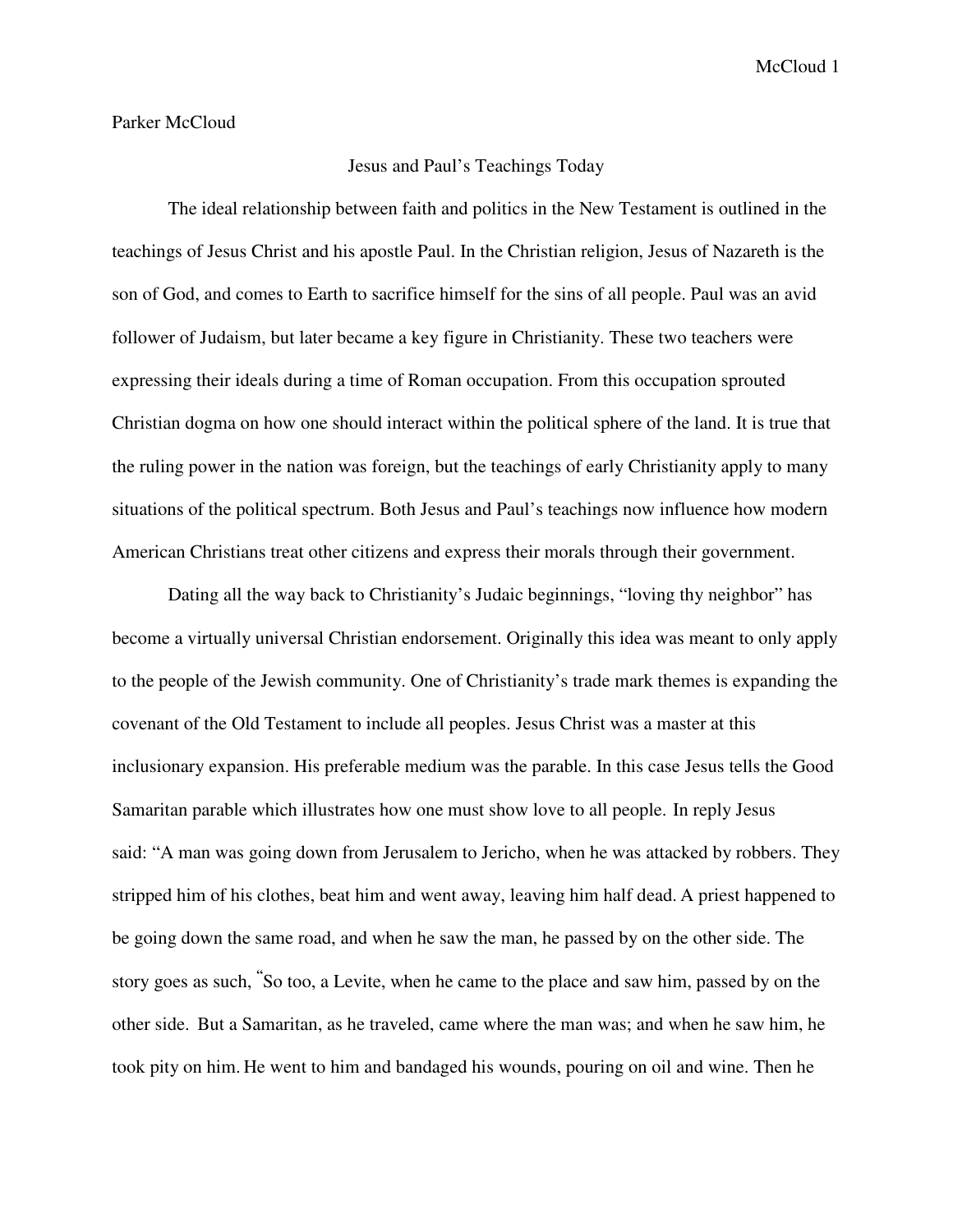put the man on his own donkey, brought him to an inn and took care of him. The next day he took out two denarii and gave them to the innkeeper. 'Look after him,' he said, 'and when I return, I will reimburse you for any extra expense you may have'" (Luke 10:30-35). This means love must transcend borders, political stances, and cultures. The parable is one of the most important influences on Christians today. When combining this aspect of unprejudiced love in politics, a particularly interesting dynamic is created. Many Christians today interpret this scripture as a command to give aid to all that need it, regardless of political borders. This thought process is embodied by the many missions taken on by private citizens to try and help create better lives for those in impoverished nations. Christian Americans travel to just about all countries, including hostile or unfriendly places of other religions or political ideology, to spread the word of their religion. It is very common for the young people of the Southwestern United States to participate in these trips. In addition, the United States government provides very large amounts of money to impoverished nations in an act of good will. This aid is given without discrimination of religion.

In this era it seems logical that aid should be given out indiscriminately; however, in Paul's time interaction with people of different religions was not so simple. With Roman Paganism being the predominately practiced religion in the area, it was hard for early Christians to even eat with other religious groups. This was due to food being dedicated to Pagan gods. If Christians refused to dedicate their food to the Roman gods, the offense was punishable by death. Professor Siker comments, "Valerian then ordered the execution of church leaders who refused to set an example for others by offering sacrifices to the gods." In addition many Messianic Jews still clung to eating kosher foods. This example is a large juxtaposition to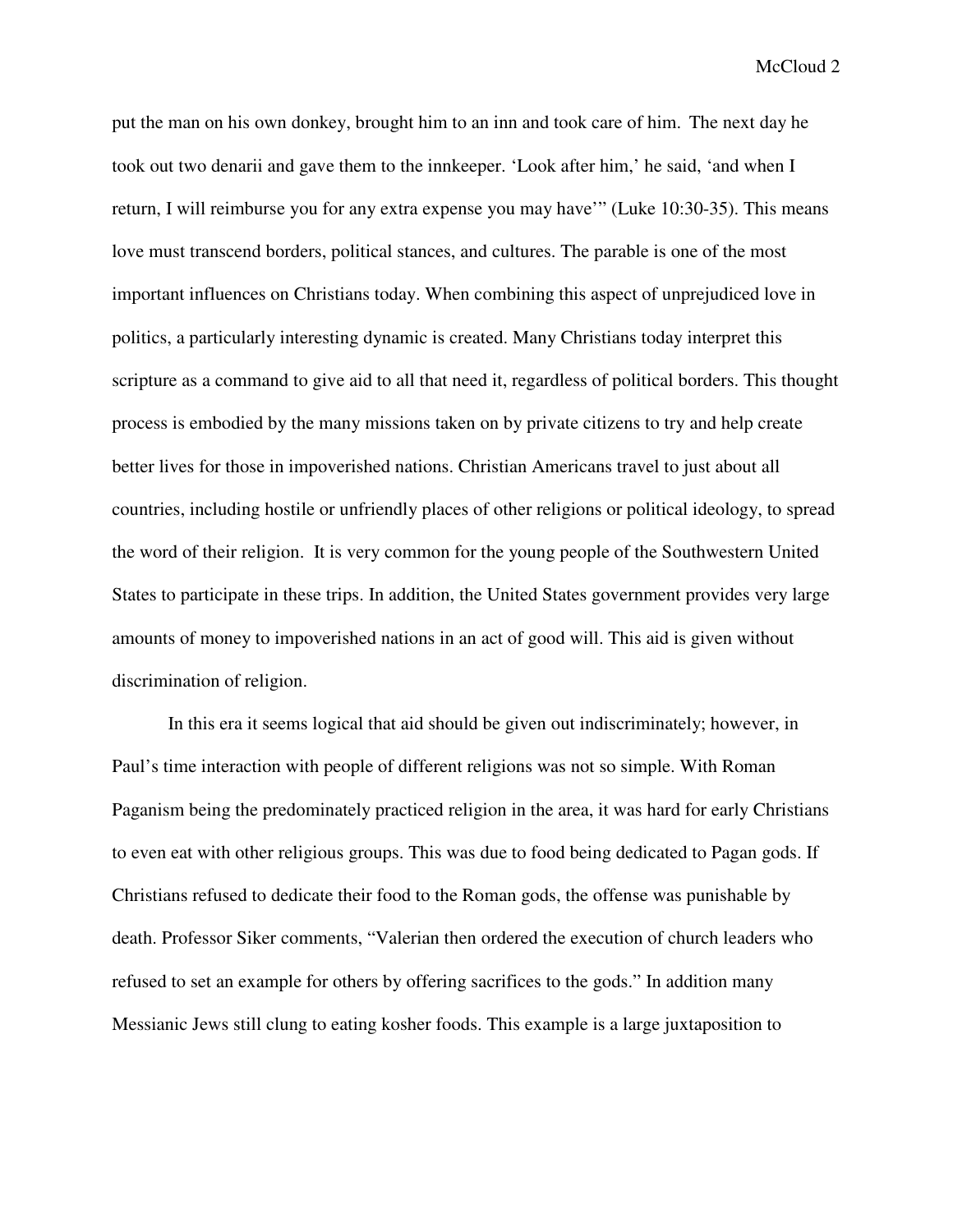modern Christians' respect to other cultures and religious practices today. Today, however, many Christians are not tolerant of other religions' practices as Jesus and Paul have guided them to be.

 The teachings of Jesus and Paul have done much to influence the morals, ethics, and political decisions of those that practice the religion. Christians in America have been strongly politically organized for quite some time. Recently Christians have mobilized in political controversies such as abortion, the death penalty, and war. In relation to the death sentence the significance in Jesus and Paul's testaments only act as reinforcement. Jesus and Paul both taught that to take a life was wrong. Jesus said, "You have heard that it was said to those of ancient times, 'You shall not murder'; and 'whoever murders shall be liable to judgment'" (Mark 5:21). Christians today argue that the reason life is sacred and must not be taken from anyone is because life is a gift from God. By taking something that was given by God, you are committing the ultimate sin. Christians do believe that the offended party is worthy of justice, but just through other means. It is that logic that has led many states to repeal their laws that allow death as a possible court decision. Instead less severe alternative sentences have been seen fit to replace that of death.

Another government issue that deals with murder is war. This is a much trickier subject because it deals with the security of the whole country rather than the justice of a family or a community. The Old Testament is full of text that can be used as justification for protection of oneself, family, and country. However the New Testament does differ to some degree. Jesus and Paul preached of a brotherhood of no boundaries that conflicts with idea of war: "But I say to you, Love your enemies and pray for those who persecute you" (Mark 5: 44). It is strange to think that this verse pertains to Christianity especially when looking back on the Religion's history. Christians have been fighting Holy Wars for centuries that have been juxtaposition to the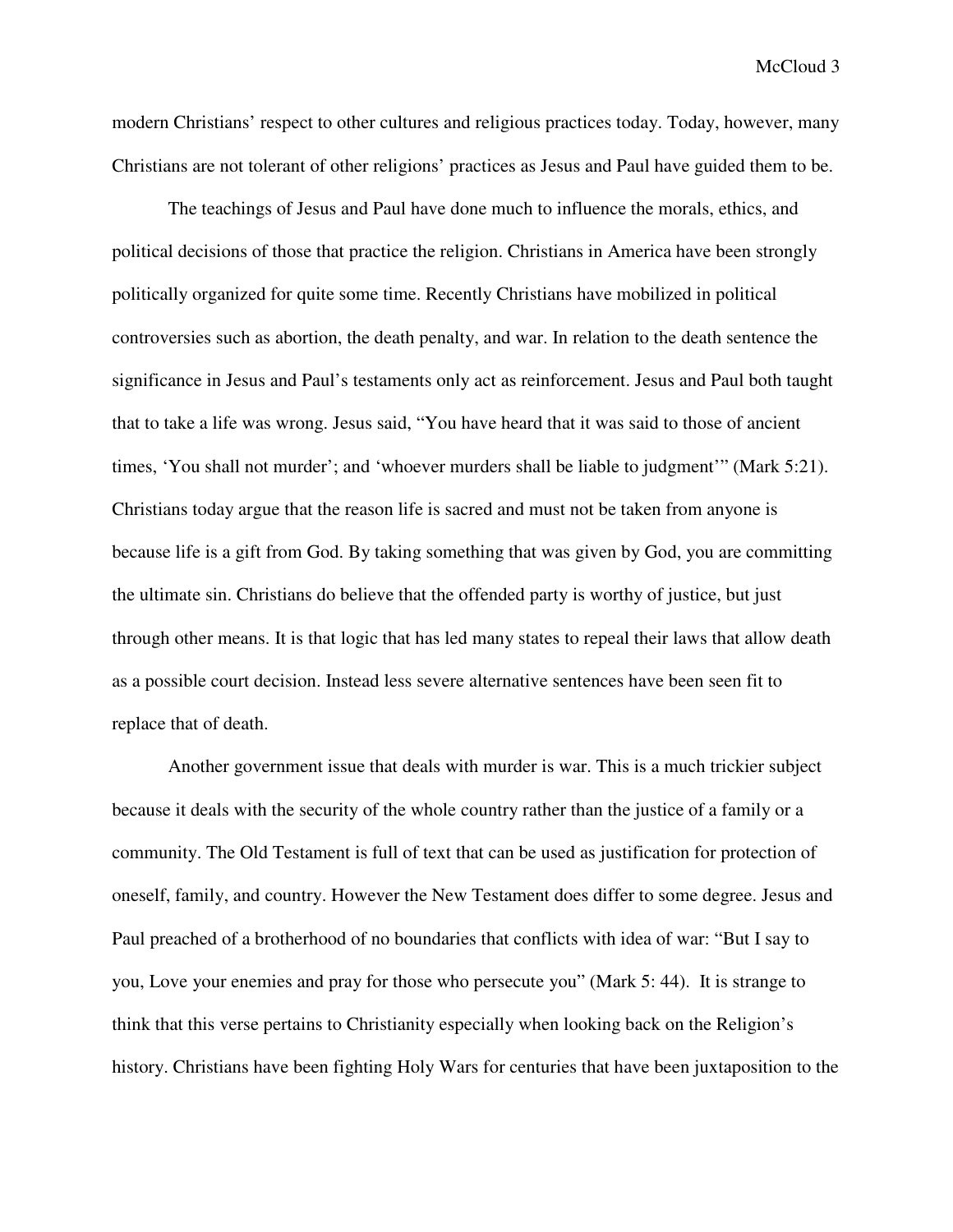McCloud 4

"love your enemy" mentality. In the modern era the "enemy" that should be receiving love from Christian Americans has been in Islamic states of the Middle East. Instead there have only been years of fighting and too many deaths on both sides of the battlefield. Representatives voted into office on the basis of their piety have not necessarily embodied the doctrine of Christianity they are supposed to. War has always been an exceptionally hot topic in Christian communities, but there are domestic ones just as volatile.

 In recent years there have been numerous debates in regard to laws regulating abortion. Separation of church and state are supposed to keep issues like this strictly secular. The democratic set up of this country as a republic allows personal religious beliefs to enter the political world through sheer mass numbers. Simply put, if enough religious people speak out on an issue, religion can influence government. Christians argue abortion is wrong by quoting Paul when he says, "But when God, who had set me apart before I was born and called me through his grace, was pleased" (Galatians 1:15). Paul says that God plays a role in his life before birth. This allows the scripture to be interpreted as saying that God has blessed the baby from conception. This means that to interfere with the pregnancy is to tamper with life already sanctioned and approved of by God himself. The faith that Christian practitioners display overlaps with the political climate of the nation.

 The role of American Christians in the political sphere is defined by their interactions with others and how they influence the United States government. The themes that they express do not only belong to one country, however. The world contains seven billion human beings; nearly one third of the entire population believes in the Christian religion. These believers are on every continent and have crossed every sea. What connects these peoples is the belief in the teachings of Jesus and influential believers such as the apostle Paul. The theology of Christianity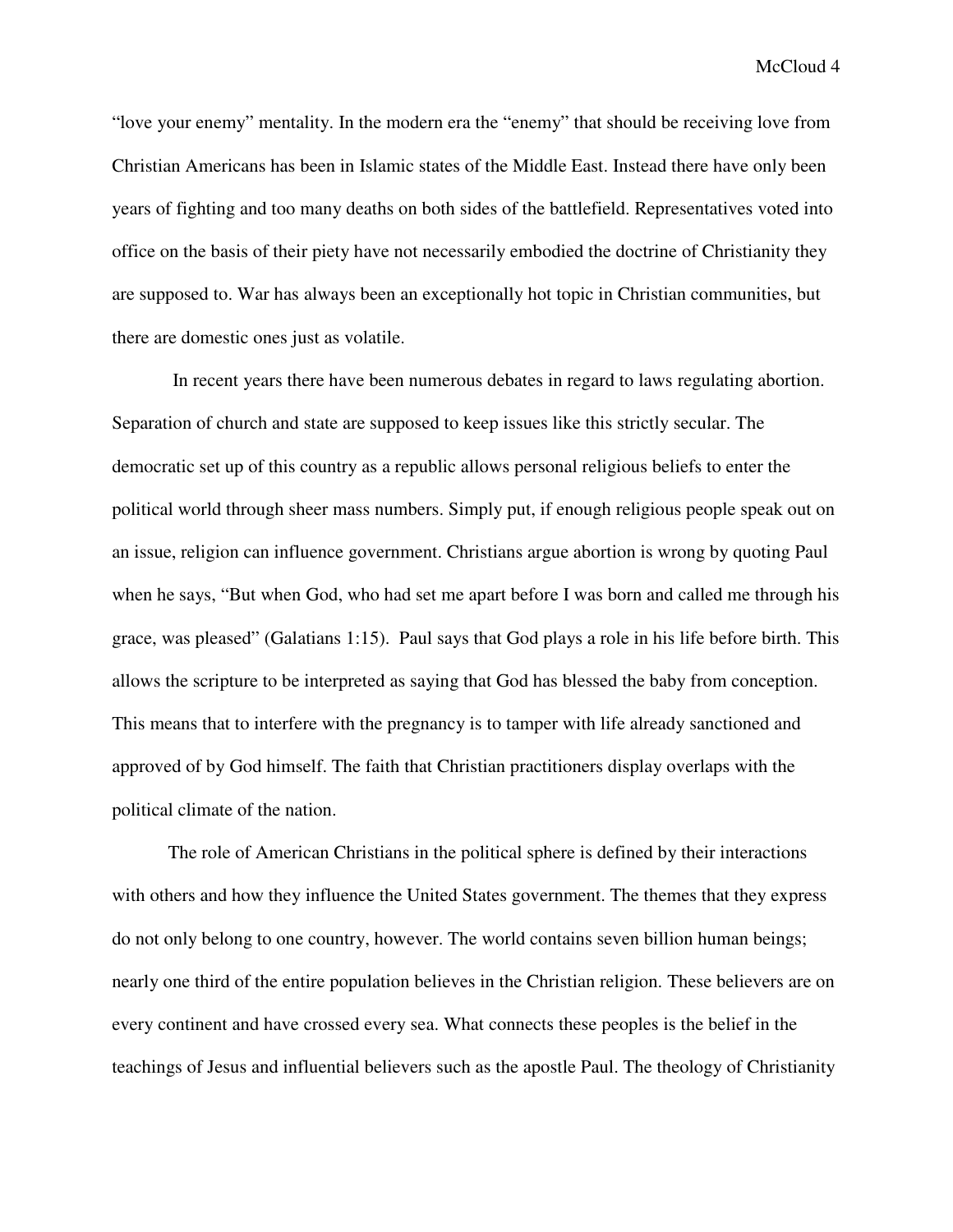combined with mass numbers and dispersion have been able to penetrate and influence large numbers of political environments on a world wide scale.